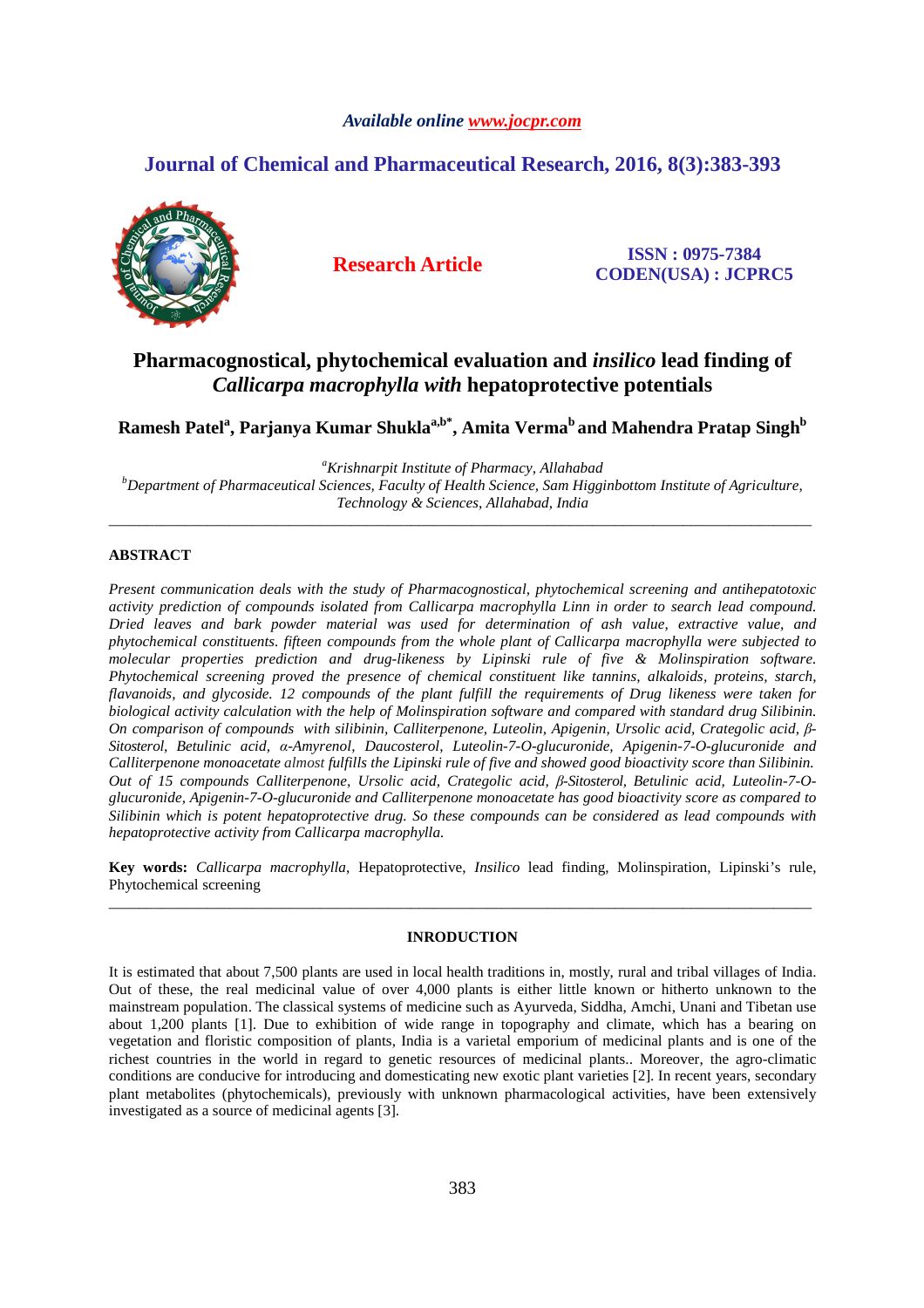Herbal drugs play major role in the treatment of hepatic disorders. A number of medicinal plants and their formulations are widely used for the treatment of these disorders [4]. *Callicarpa macrophylla* Vahl. of family Verbenaceae, is an indigenous plant of India, have with a wide spectrum of therapeutic properties. Its leaves are reported to have anti-inflammatory, analgesic and antipyretic effects [5, 6], while roots have are anti-inflammatory and analgesic effects [7]. Its stems of *C. macrophylla* has been evaluated for its anti-fungal activity and results are very significant [8]. *Callicarpa macrophylla* Vahl. (fam-Verbenaceae) is an erect shrub which is globally distributed across India, Nepal, Bhutan, Myanmar, South East Asia, and China. In India it is distributed in Jammu & Kashmir, Himachal Pradesh, Uttar Pradesh, Bihar, Sikkim, West Bengal, Arunachal Pradesh, Assam, Meghalaya, Nagaland, Manipur, Mizoram, Tripura, and Andhra Pradesh, up to an altitude of 1800 meters. Leaves are 12.5-23 cm long, ovate or ovate-lanceolate, acuminate, base cuneate or rounded. Upper surface wrinkled, glabrate when mature, white-tomentose beneath with compound stellate hairs, Petiole 6-13mm long [9]. It is flowering in August-November and fruiting October-December [10]. Efforts are being made all over the world to discover agents that can promote healing and thereby reduce the cost of hospitalization and save the patient from amputation or other severe complications. The need for safer and effective wound healing agents and the lack of enough scientific data to support the claims made in ancient literature prompted the present study.

\_\_\_\_\_\_\_\_\_\_\_\_\_\_\_\_\_\_\_\_\_\_\_\_\_\_\_\_\_\_\_\_\_\_\_\_\_\_\_\_\_\_\_\_\_\_\_\_\_\_\_\_\_\_\_\_\_\_\_\_\_\_\_\_\_\_\_\_\_\_\_\_\_\_\_\_\_\_

The phytochemical screening of the plant revealed the presence of different type of chemical like seeds contain oleanolic acid. Besides diterpenoids, leaves contain favonoids, C22-C24 fatty acids, Calliterpenone monoacetate and Calliterpenone isopropylidene derivative. Calliphyllin, betulinic acid,5,4'-dihydroxy-3,7,3' trimethoxyflavone,5,4' dihydroxy-3,7,-trimethoxyflavone & β-sitosterol are present in the leaves [11]. Diterpene (Calliterpenone) [12], (3β, 16α, 17-trihydroxy Phyllocladane) [13], Diterpenoids (16α,17-Isopropylideno-3-oxo-phyllocladane [14]; flavanoids (β- sitosterol, ursolic acid, luteolin and apigenin) [15], 16,17-dihydroxy-kauranoids [16], fatty acids and other constituents [17]. *C. macrophylla* leaves contains *α*-amyrenol, α-amyrin, 2*α*,3*α*,19*α*-trihydroxy -12-dien-28- ursolic acid [18]. luteolin-7-O-glucuronide, apigenin-7-O-glucuronide, *β*-sitosterol-*β*-*D-*glucoside, 2*α*-hydroxy ursolic acid, crategolic acid, docosanoic acid, tricosanoic acid, tetracosanoic acid, ethyl tricosanoate, 3,7,3′-trimethoxy-4′,5 dihydroxyflavone [19, 20]. Some of compounds isolated from *Callicarpa macrophylla* Vahl. are summarized in Table 1.

| $\overline{\mathbf{S}}$ . N. | Compound       | <b>Structure</b>                                                                                       | Reference |
|------------------------------|----------------|--------------------------------------------------------------------------------------------------------|-----------|
| $\mathbf{1}$                 | Calliterpenone | OH<br><i><sup>G</sup><sup>O</sup>MA</i> OH<br>CH <sub>3</sub><br>∽<br>$H_3C$<br>$\overleftarrow{c}H_3$ | $[12]$    |
| 2                            | Luteolin       | HQ<br>O<br>·OH<br>нó<br>òн<br>Ó                                                                        | $[15]$    |
| 3                            | Apigenin       | HO <sub>.</sub><br>$\circ$<br>·OH<br>нó<br>∩                                                           | $[15]$    |
| $\overline{4}$               | Ursolic acid   |                                                                                                        | [11, 15]  |

| Table 1: Some of chemical constituents of <i>Callicarpa macrophylla</i> |  |
|-------------------------------------------------------------------------|--|
|-------------------------------------------------------------------------|--|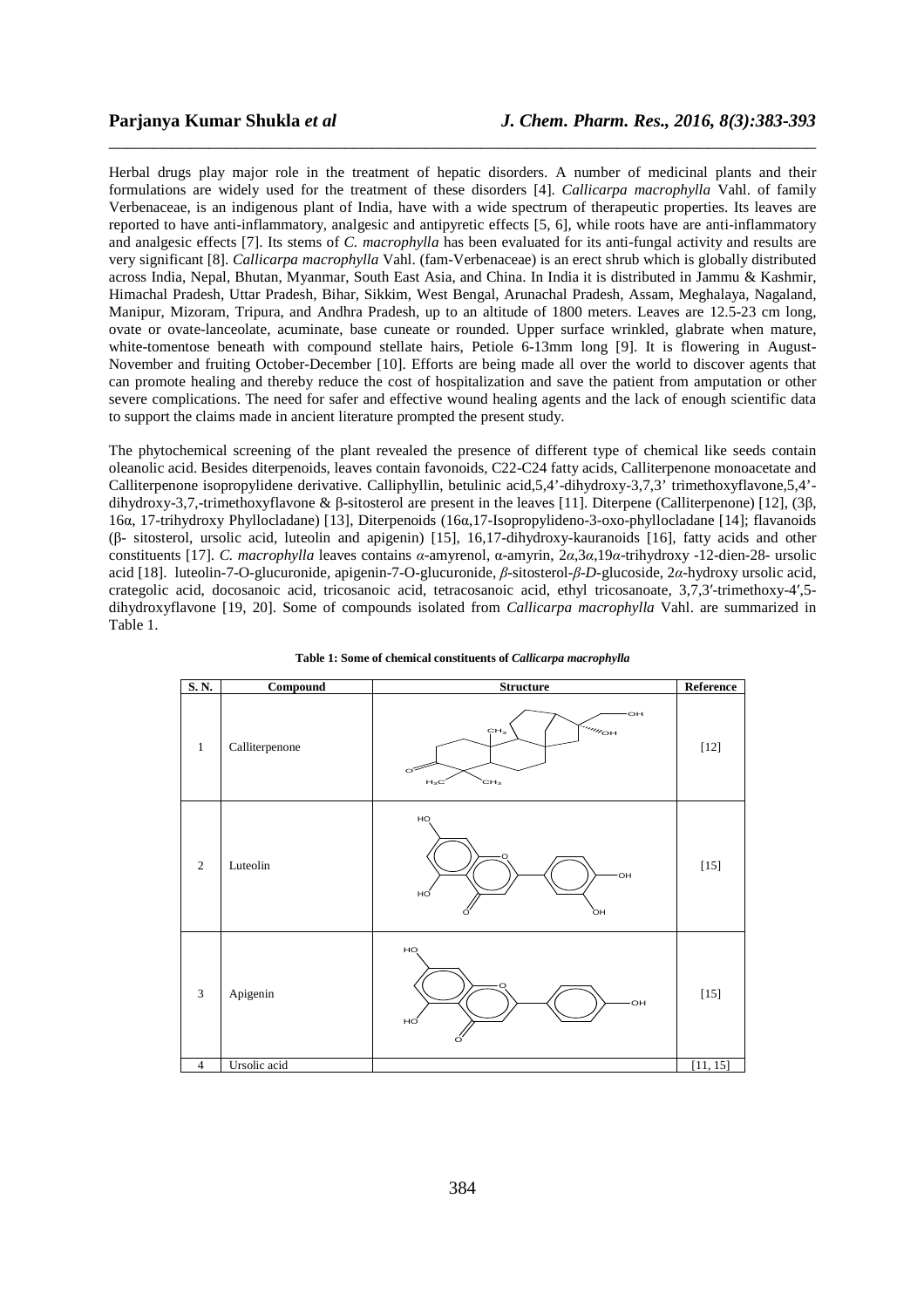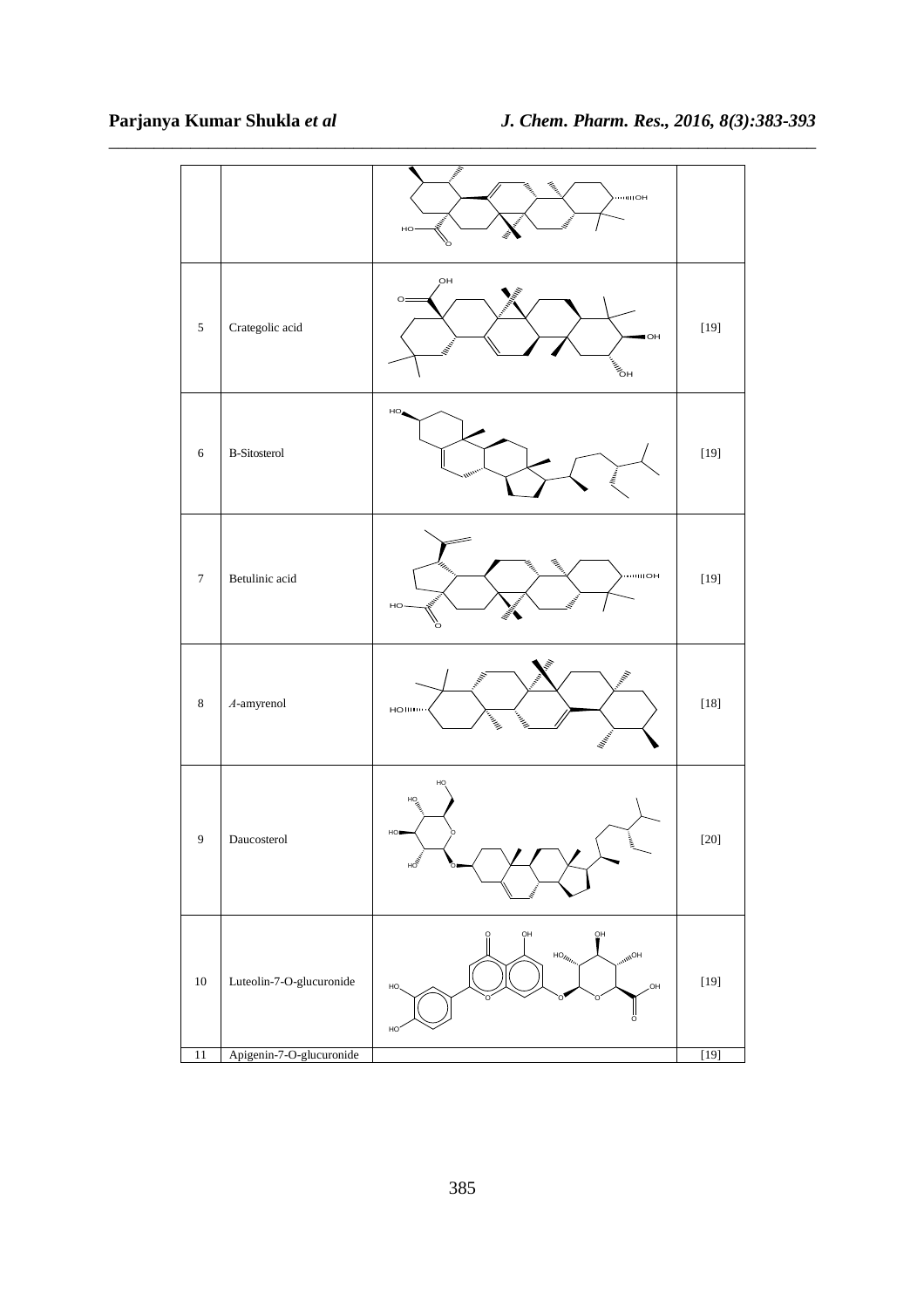

In this paper we describes the morphological and phytochemical aspects of *Callicarpa macrophylla* Vahl. and compare different compounds isolated from plant *Callicarpa macrophylla* Vahl. with the standard drug Silibinin on the basis of Lipinski's rule of five and physiological interpretation by Molinspiration software to explore the hepatoprotective activity of this plant.

### **Brief Review of Plant**

*Callicarpa macrophylla* (Figure 1) belong to Family Verbenaceae, a well known plant in the Indian subcontinent for its range of uses.

# **Plant Taxonomy:**

| Kingdom        | -                        | Plantae     |
|----------------|--------------------------|-------------|
| Order          | $\blacksquare$           | Lamiales    |
| Family         | $\overline{\phantom{a}}$ | Verbenaceae |
| Genus          | -                        | Callicarpa  |
| <b>Species</b> | $\overline{\phantom{a}}$ | macrophylla |

**Common Name:** Priyangoo, Daya, Beauty Berry

| <b>Descriptions:</b>                                                                       |  |                                                                                                              |  |
|--------------------------------------------------------------------------------------------|--|--------------------------------------------------------------------------------------------------------------|--|
| Habit                                                                                      |  | It is a perennial deciduous shrub, Height up to $1.2-2.4$ m.                                                 |  |
| <b>Branches</b>                                                                            |  | Virgate, usually shaggy as well as the tomentose tips.                                                       |  |
| <b>Leaves</b>                                                                              |  | 12.5-23 cm. long, ovate or ovate-lanceolate, acuminate, Base cuneate or                                      |  |
|                                                                                            |  | rounded; upper surface wrinkled, glabrate when mature, white-tomentose beneath with compound stellate hairs; |  |
| main lateral nerves 12-16 pairs Petioles 6-13mm long.                                      |  |                                                                                                              |  |
| Inflorescences/<br>5mm long, crowed in axillary peduncles globose cymes 2.5-               |  |                                                                                                              |  |
| <b>Flower</b>                                                                              |  | 7.5 cm. across; peduncles shorter than the petioles. Calyx less than 1.2 mm long,                            |  |
| sellate-hairy; lobes minute, triangular. Corolla rose-coloured; lobes sub-equal spreading. |  |                                                                                                              |  |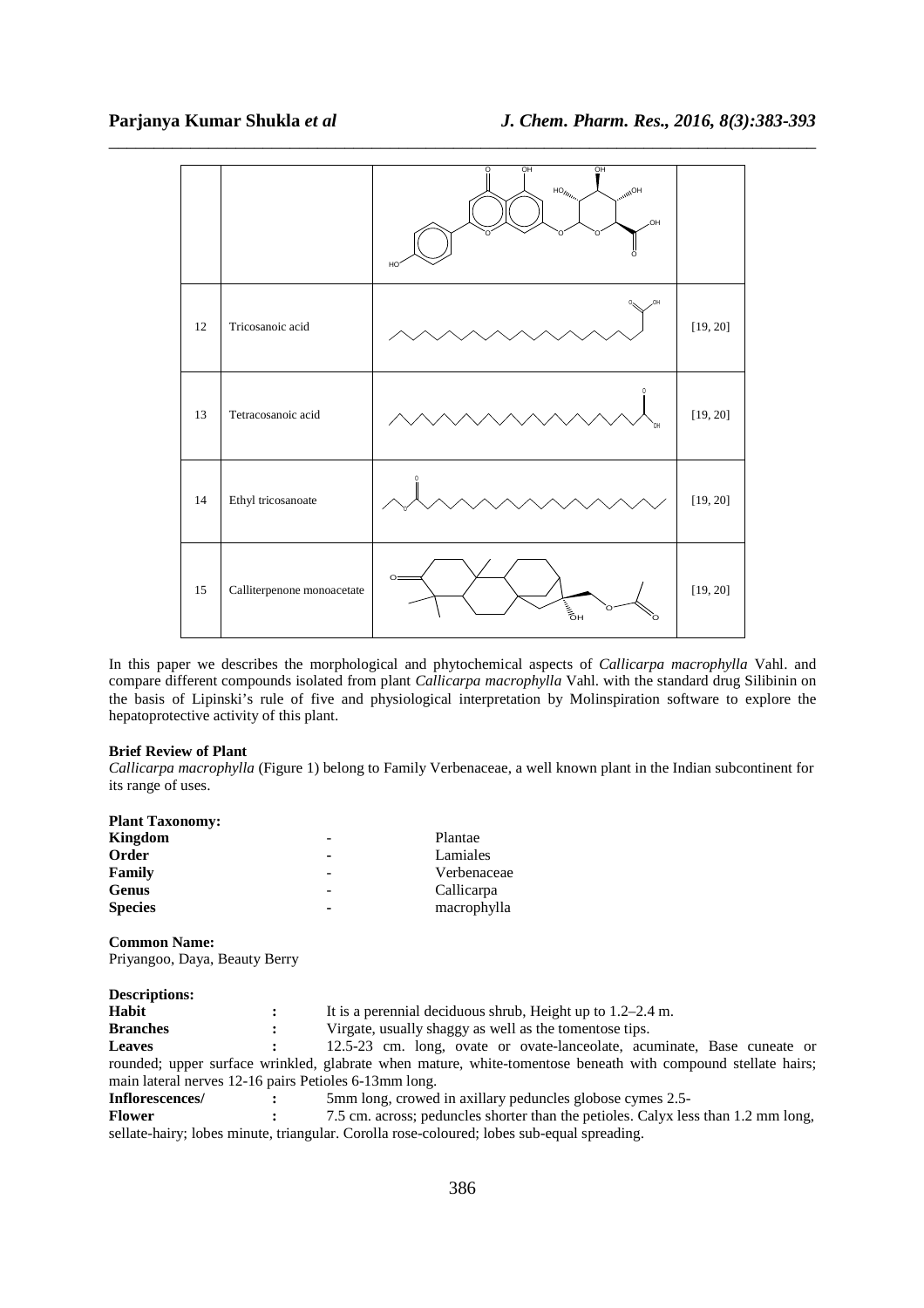| Fruit                             |              | Drupes white.                                                                   |  |
|-----------------------------------|--------------|---------------------------------------------------------------------------------|--|
| <b>Geographical Distribution:</b> |              | Western-Himalaya from Kashmir to Assam and Arunachal Pradesh, Uttar             |  |
|                                   |              | Pradesh and in the Andhra Pradesh, Maharashtra, Uttaranchal, Pantnagar (India). |  |
| Ecology                           | $\mathbf{L}$ | Usually in open evergreen to semi-evergreen forest up to 1,800 m. (altitude).   |  |
| <b>Propagation</b>                |              | By seeds                                                                        |  |
| <b>Part used</b>                  | $\mathbf{r}$ | Leaves, Flower and Fruits.                                                      |  |

\_\_\_\_\_\_\_\_\_\_\_\_\_\_\_\_\_\_\_\_\_\_\_\_\_\_\_\_\_\_\_\_\_\_\_\_\_\_\_\_\_\_\_\_\_\_\_\_\_\_\_\_\_\_\_\_\_\_\_\_\_\_\_\_\_\_\_\_\_\_\_\_\_\_\_\_\_\_



**Figure 1:** *Callicarpa macrophylla*

## **EXPERIMENTAL SECTION**

#### **Collection of plant material**

The Aerial parts of *Callicarpa macrophylla* used for the present studies were collected from Central Medicinal and Aromatic Plant (Lucknow), India. The plant was identified, confirmed and authenticated by National Botanical Research Institute (Council of Scientific and Industrial Research) Lucknow-226001, India. (Ref.No: NBRI/CIF/262/2011). The aerial parts were cut into small pieces and shade dried. The dried material was then pulverized separately into coarse powder by a mechanical grinder. The resulting powder was then used for extraction. T. S. of leaf of *Callicarpa macrophylla* is shown in Figure 2.



**Figure 2: T. S. of leaf of** *Callicarpa macrophylla* 

#### **Quality control parameters**

Coarse powder of the Aerial parts of *Callicarpa macrophylla* has been used to perform quality control test which include determination of ash, extractable matter, moisture content.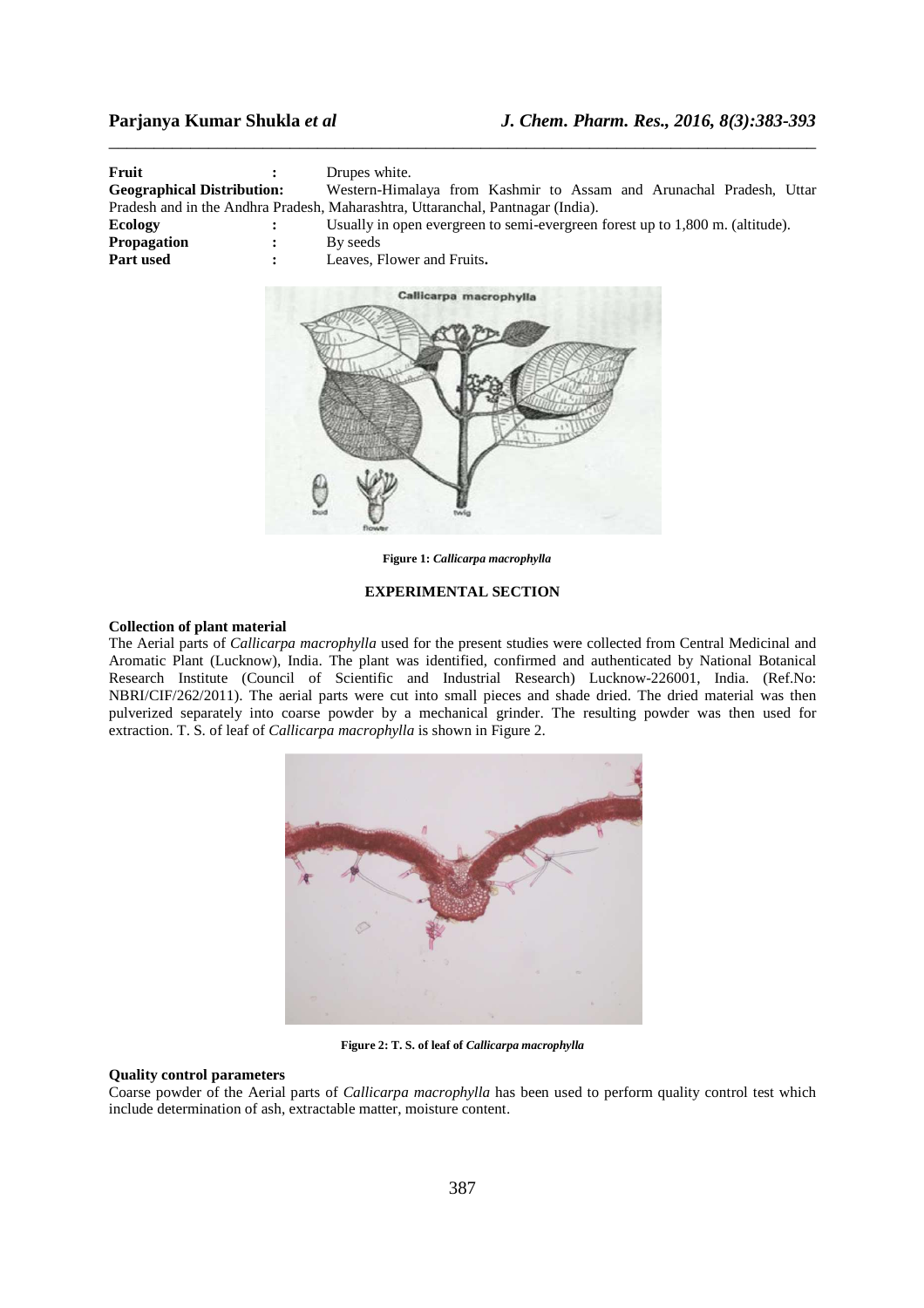#### **Determination of ash**

The total ash, acid insoluble ash and water-soluble ash value were determined for air dried samples using the procedure described in WHO guidelines.

\_\_\_\_\_\_\_\_\_\_\_\_\_\_\_\_\_\_\_\_\_\_\_\_\_\_\_\_\_\_\_\_\_\_\_\_\_\_\_\_\_\_\_\_\_\_\_\_\_\_\_\_\_\_\_\_\_\_\_\_\_\_\_\_\_\_\_\_\_\_\_\_\_\_\_\_\_\_

#### **Total ash value**

About 2gm of powdered drug was weighed accurately into a tared silica crucible and incinerated at  $450^{\circ}$ C in muffle furnace until free from carbon. The crucible was cooled and weighed. Percentage of total ash was calculated as following with reference to air-dried substance.

Weight of preheated crucible=  $g(x)$ Weight of powder  $= g(y)$ Weight of crucible with powder  $= g$ Weight of dish+ ash (after complete incineration) =  $(z)$ Weight of the ash =  $(z - x)$  g Total ash value of the sample =  $(z-x) / y \times 100$ 

### **Acid in-soluble ash value**

Ash obtained from total ash was boiled with 25 ml of 2N HCl for few minutes and filtered through an ash less filter paper. The filter paper was transferred into a tared silica crucible and incinerated at  $450^{\circ}$ C in muffle furnace until free from carbon. The crucible was cooled and weighed. Percentage of acid insoluble ash was calculated as following with reference to air-dried substance.

Weight of the residue (acid insoluble ash) = 'a' g 'Y' g of the air dried drug gives - 'a' g acid insoluble ash

Therefore, 100 g of the air dried drug gives  $= 100 - a / y$  g of acid insoluble ash.

### **Water soluble ash**

Ash obtained from total ash was boiled with 25 ml of distilled water for few minutes and filtered through an ash less filter paper. The filter paper was transferred into a tared silica crucible and incinerated at  $450^{\circ}$ C in until free from carbon. The crucible was cooled and weighed. Percentage of water-soluble ash was calculated as following with reference to air-dried substance.

#### **Extractive values**

The parameter determines the amount of soluble matter present in the plant.

#### **Water soluble extractive value**

5g of the crude powder was taken into a conical flask and 100 ml of water was added to it. This mixture was stirred gently and warmed in a water bath for 30 minutes. The solution was shaken gently at intervals. Then the solution was taken from the water bath and cooled and filtered through a cotton plug, 25 ml of the filtrate was taken and evaporated to dryness. The residue was weighed.

### **Loss on drying**

The percentages of active chemical constituents in crude drugs are given in terms of air-dried drugs. Hence the moisture content of drug was determined. 2 gm of powdered drug was transferred into a petridish and the contents were distributed evenly to a depth not exceeding 10 mm. The loaded petridish was heated at  $105^{\circ}$ C in hot air oven and weighed at different time intervals until a constant weight was obtained. The difference in weight after drying and initial weight is the moisture content. Respective moisture content (%) for both the samples was calculated.

All the experiment was repeated six times for precision and results were expressed as mean  $\pm$  SD.

### **Preparation of Hydro-alcoholic extract**

The powdered drug was dried and packed well in soxhlet apparatus and extracted (48 hr) with petroleum ether (60- 80<sup>o</sup>C) for defatted and the resulting powdered dried and extracted with 60% ethanol by using soxhlet apparatus, for 24 hr. The extract was concentrated and dried using Rotary evaporator. It was stored in refrigerator and kept in desiccator few hours before use.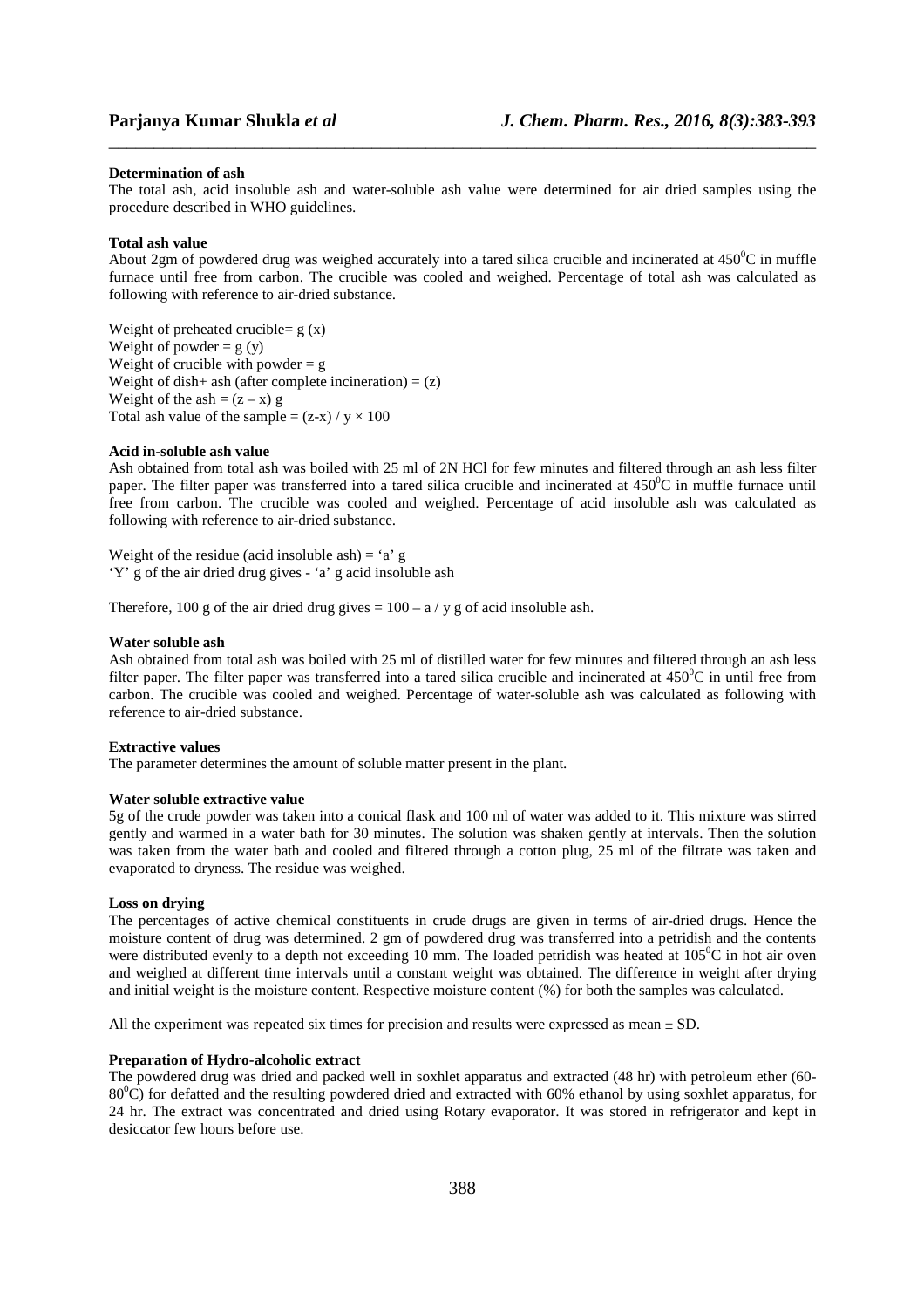### **Preliminary Phytochemical Screening**

The Aerial parts of *Callicarpa macrophylla* Hydro-alcoholic extract and its fraction were dissolved in distilled water and filtered. The filtrates were subjected to the following test.

\_\_\_\_\_\_\_\_\_\_\_\_\_\_\_\_\_\_\_\_\_\_\_\_\_\_\_\_\_\_\_\_\_\_\_\_\_\_\_\_\_\_\_\_\_\_\_\_\_\_\_\_\_\_\_\_\_\_\_\_\_\_\_\_\_\_\_\_\_\_\_\_\_\_\_\_\_\_

### **Detection of alkaloid**

#### **Wagner's test**

Test solution was treated with Wagner's reagent. No precipitate was formed indicates the absence of alkaloids.

#### **Dragendorf's test**

Test solution was treated with Dragendorf**'**s reagent. No precipitate was formed indicates the absence of alkaloids.

#### **Hager's test**

Test solution was treated with Hager's reagent. No precipitate was formed indicates the absence of alkaloids.

#### **Detection of Flavonoids**

The Aerial parts of *Callicarpa macrophylla* Hydro-alcoholic extract and its fraction were subjected to the following test to detect presence of Flavonoids.

#### **Shinoda test**

To the alcoholic solution of test sample, a few fragments of magnesium ribbon and Con. HCl was added. Appearance of magenta colour after few minutes indicates presence of alkaloids.

#### **Ferric chloride test**

Test solution was treated with few drops of 5% ferric chloride solution in water. Bluish black colour indicates the presence of flavonoids.

#### **Sodium hydroxide test**

Test solution was treated with Sodium hydroxide solution. Formation of yellow colour indicates the presence of flavonoids.

#### **Detection of Tannins**

The Aerial parts of *Callicarpa macrophylla* Hydro-alcoholic extract and its fraction were subjected to the following test to detect presence of Tannins.

#### **Ferric chloride test**

Test solution was treated with few drops of 5% ferric chloride solution in water. Bluish black colour indicates the presence of Tannins.

#### **Lead acetate test**

Test solution was treated with 10% lead acetate solution. Formation of yellow precipitate indicates the presence of Tannins.

# **Detection of Steroids and Triterpenes**

#### **Liberman-Burchard's test**

The extract was treated with few drops of acetic anhydride, boiled and cooled. Few drops of sulphuric acid was added through sides of test tube. Formation of reddish colour ring at the interface indicates the presence of steroids and triterpenes.

#### **Salkowski's test**

Extract was treated with chloroform and filtrates were treated with few drops of Conc. Sulphuric acid, shaken and allowed to stand. Appearance of red or violet colour at the interface indicates the presence of triterpenes.

#### **Detection of Saponins**

1 ml of Hydro-alcoholic extract and its fractions were diluted with in test tubes and shaken for a few minutes. Formation of froth indicates the presence of saponins.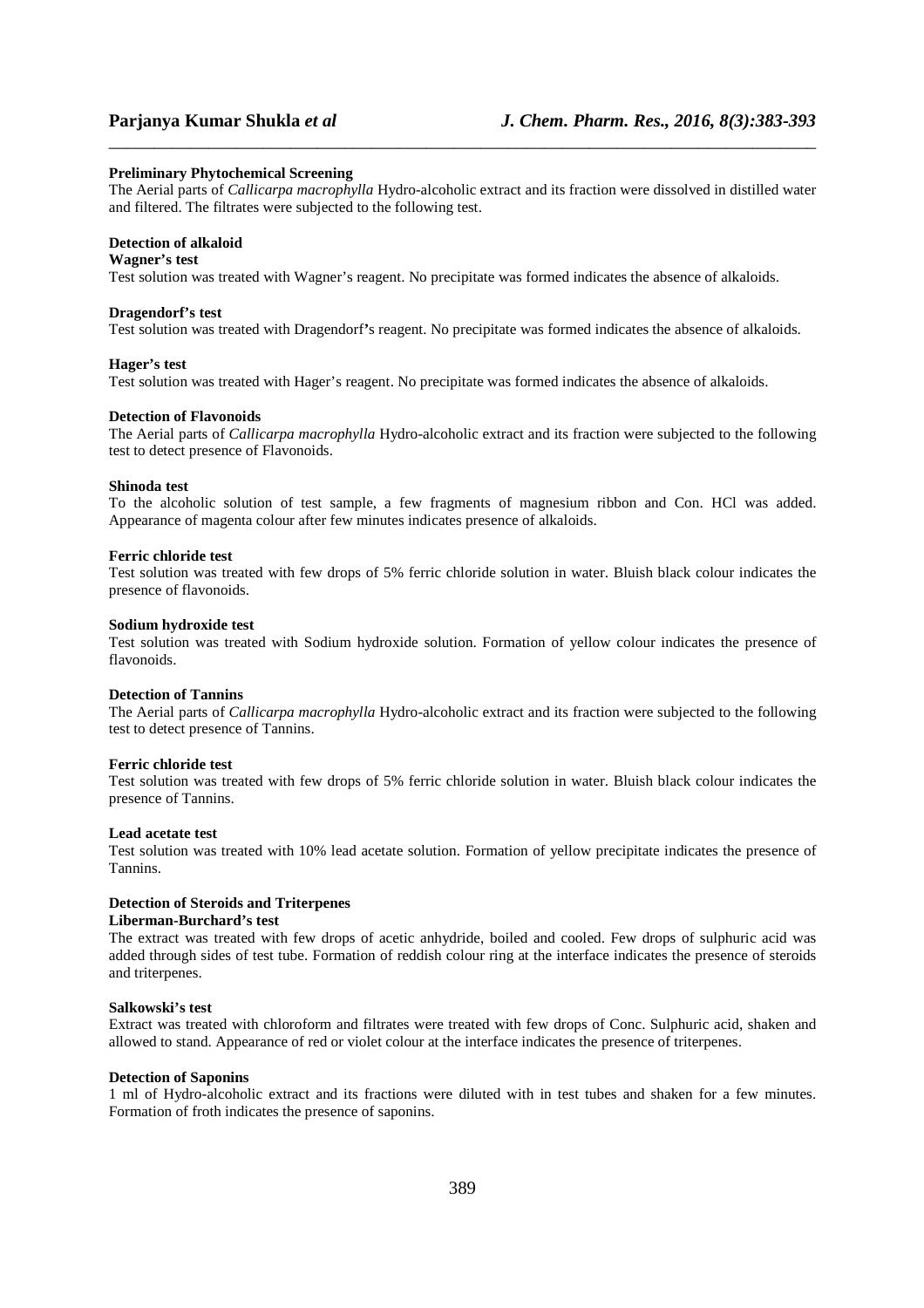# **TLC**

T.L.C of the Hydro-alcoholic extract on silica gel G plate using n-Butanol: Acetic acid: Water (4:1:5) will be show under UV light (366nm) one conspicuous fluorescent spot at R<sub>f</sub>. 0.82 (sky blue). On exposure to Iodine vapour two spots appear at  $R_f$ . 0.82 &0.92 (both yellowish).On spraying with ferric chloride (10% aqueous solution) two spots appear at  $R_f$ .0.82 & 0.92 (both grayish brown).

\_\_\_\_\_\_\_\_\_\_\_\_\_\_\_\_\_\_\_\_\_\_\_\_\_\_\_\_\_\_\_\_\_\_\_\_\_\_\_\_\_\_\_\_\_\_\_\_\_\_\_\_\_\_\_\_\_\_\_\_\_\_\_\_\_\_\_\_\_\_\_\_\_\_\_\_\_\_

#### **Lipinski's rule & Drug likeness**

The rule was formulated by Christopher A Lipinski in 1997. The rule describes molecular properties important for a drug's pharmacokinetics in the human body, including their absorption, distribution, metabolism and excretion (ADME). The rule is important for drug development where a pharmacologically active lead structure is optimized stepwise for increased activity and selectivity, as well as drug like properties. The modification of the molecular structure often leads to drugs with higher molecular weight, more rings, more rotatable bond and a higher lipophilicity. The rule states that poor absorption or permeation are more likely when a ligand molecule violates Lipinski rule of 5, that is, has more than five hydrogen bond donors, the molecular weight is over 500, the log P is over 5 and the sum of N and O is over 10 [21, 22].

Druglikeness may be defined as a complex balance of various molecular properties and structure features which determine whether particular molecule is similar to the known drugs. These properties, mainly hydrophobicity, electronic distribution, hydrogen bonding characteristics, molecule size and flexibility and presence of various pharmacophoric features influence the behavior of molecule in a living organism, including bioavailability, transport properties, affinity to proteins, reactivity, toxicity, metabolic stability and many others [23]. This screening methodology was implemented to analyze the drug likeness of the proposed ligands as it influences the behavior of molecule in a living organism, including bioavailability, transport properties, affinity to proteins, reactivity, toxicity, metabolic stability, and many more. We screened the ligands against Lipinski rule of 5 using Molinspiration (http://www.molinspiration.com/)

#### **Bioactivity Score**

The drugs are also checked for the bioactivity by calculating the activity score for GPCR ligand, ion channel modulator, kinase inhibitor, nuclear receptor ligand. All the parameters were checked with the help of software Molinspiration drug-likeness score online (www. molinspiration.com). Calculated drug likeness score of each compounds and compared with the specific activity of each compound.

# **RESULTS AND DISCUSSION**

#### **Determination of Physiochemical parameters**

Various phytochemical parameters were evaluated for aerial parts of *Callicarpa macrophylla* used as per guidelines by W.H.O. results are given in Table 2

| Parameter                          | Values % (w/w) |  |
|------------------------------------|----------------|--|
| Total ash                          | 5.0 %          |  |
| Water soluble ash                  | 4.8%           |  |
| Acid in-soluble ash                | 0.05%          |  |
| 86.0%<br>Loss on drying            |                |  |
| *Values are in mean, were as $n=3$ |                |  |

**Description of Hydro-alcoholic extracts of aerial parts of** *Callicarpa macrophylla* The hydro-alcoholic extracts prepared and evaluated for the different extractive values which are shown in Table 3.

| Parameter                      | Values $% (w/w)$ |
|--------------------------------|------------------|
| Alcoholic extractive value     | 20.8%            |
| Water soluble extractive value | 4.80%            |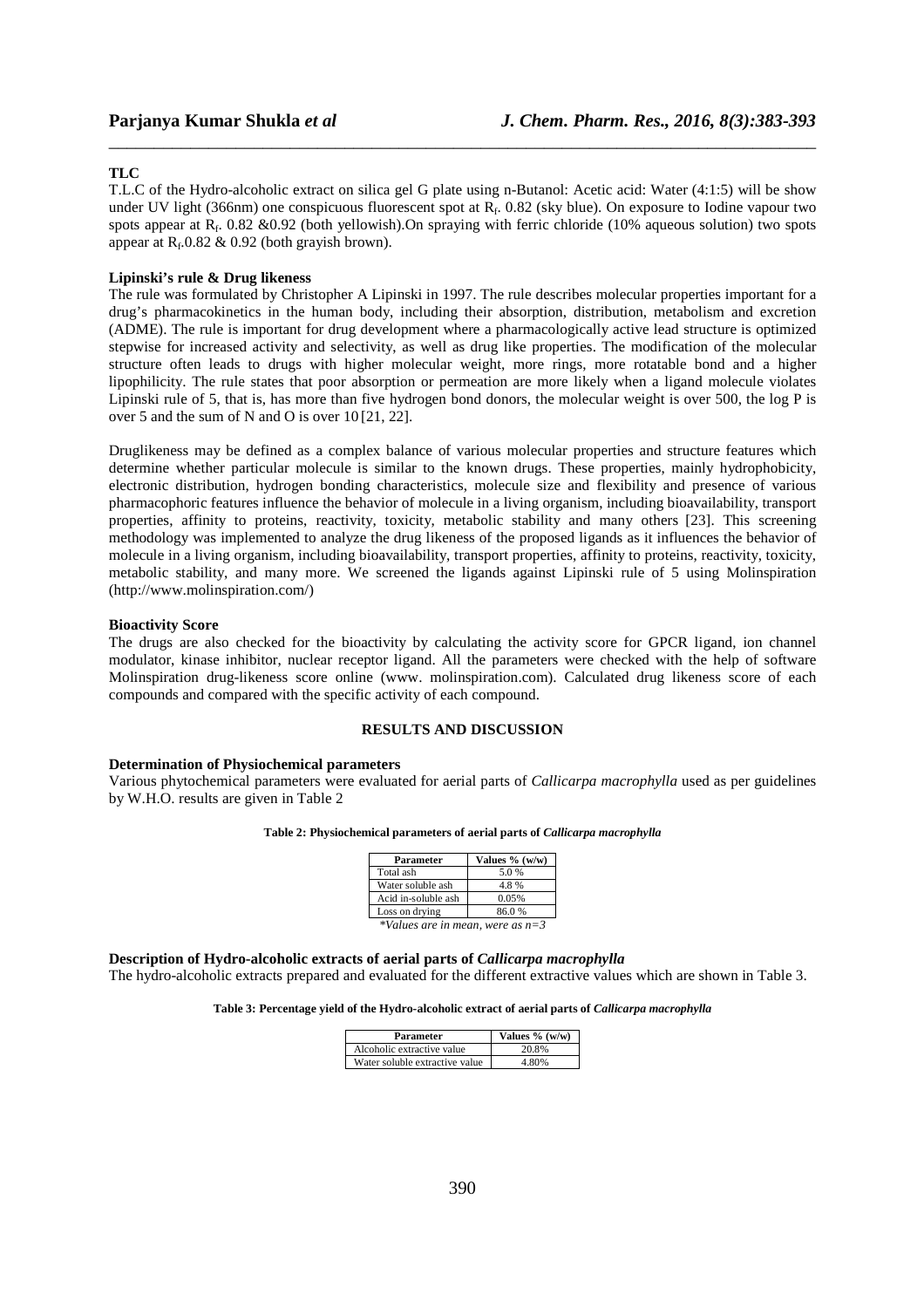### **Preliminary Phytochemical Investigation**

Phytochemical investigation of Aerial parts of *Callicarpa macrophylla* Hydro-alcoholic extracts and its fractions was done the microchemical tests and phytochemical screening results are shown in Table 4 and Table 5 respectively.

\_\_\_\_\_\_\_\_\_\_\_\_\_\_\_\_\_\_\_\_\_\_\_\_\_\_\_\_\_\_\_\_\_\_\_\_\_\_\_\_\_\_\_\_\_\_\_\_\_\_\_\_\_\_\_\_\_\_\_\_\_\_\_\_\_\_\_\_\_\_\_\_\_\_\_\_\_\_

|  |  | Table 4: Staining/Diagnosis/Microchemical tests |  |  |  |
|--|--|-------------------------------------------------|--|--|--|
|--|--|-------------------------------------------------|--|--|--|

| S.No.    | Test                                                                 | <b>Observation</b>                   | <b>Characteristics</b>      |
|----------|----------------------------------------------------------------------|--------------------------------------|-----------------------------|
|          | Seed powder + Phloroglucinol + Conc. $HC1(1:1)$                      | Red colour                           | Lignified cell              |
| <u>.</u> | Dried powder $+$ Dil. Iodine solution                                | Blue colour                          | Starch present              |
| J.       | Dried powder + Ruthenium red                                         | Pink colour                          | Mucilagenous cells presents |
|          | Dried powder $+$ 1N HCl, boil, cool and filter. Residue $+$ Safranin | Red colour observed under microscope | Lignified tissue presents   |

**Table 5: Phytochemical investigation of** *Callicarpa macrophylla* **Hydro-alcoholic extracts** 

| S. No. | <b>Test</b>                             | Hydro-alcoholic extract of Callicarpa macrophylla |  |  |  |
|--------|-----------------------------------------|---------------------------------------------------|--|--|--|
|        | <b>Test of alkaloids</b>                |                                                   |  |  |  |
| 1.     | Wagner's test                           |                                                   |  |  |  |
|        | Dragendorf's test:                      |                                                   |  |  |  |
|        | Hager's test:                           |                                                   |  |  |  |
|        | <b>Test of Flavonoids</b>               |                                                   |  |  |  |
| 2.     | Shinoda test                            | $+$                                               |  |  |  |
|        | Ferric chloride test                    | $+ +$                                             |  |  |  |
|        | Sodium hydroxide test                   | $+ +$                                             |  |  |  |
|        | <b>Test of Tannins</b>                  |                                                   |  |  |  |
| 3.     | Ferric chloride test                    | $+$                                               |  |  |  |
|        | Lead acetate test                       | $+$                                               |  |  |  |
|        | <b>Test of Steroids and Triterpenes</b> |                                                   |  |  |  |
| 4.     | Liberman-Burchard's test                | $+$                                               |  |  |  |
|        | Salkowski's test                        | $+$                                               |  |  |  |
| 5.     | <b>Test of Saponins</b>                 |                                                   |  |  |  |
|        | Foam test                               | $+ +$                                             |  |  |  |

*(+) Indicate Presence, (-) Indicate absence* 

### **Drug likeness calculation on the basis of Lipinski rule of five**

On the basis of literature survey we take 12 compounds from the plant and with the help of Molispiration softwere we calculate different properties of these compounds. These properties are calculated on the basis of Lipinski's rule of five, which states that any compound considered as drug should have partition coefficient less than 5, its polar surface area within 140  $A^2$ , it should have H bond acceptor less than 10, it should have H bond donor less than 5 and its molecular weight within 500 doltan. The 15 compounds showed there values for different parameter and these values recorded in Table 6.

|  |  | Table 6: Drug likeness score for compounds |
|--|--|--------------------------------------------|
|--|--|--------------------------------------------|

| S.N. | Compounds                  | milog P | <b>TPSA</b> | n atoms | MW      | n ON           | N<br><b>OHNH</b> | n violations   | n rotb   | volume |
|------|----------------------------|---------|-------------|---------|---------|----------------|------------------|----------------|----------|--------|
| 1.   | Calliterpenone             | 2.84    | 57.53       | 23      | 320.47  | 3              | $\overline{c}$   | $\Omega$       |          | 321.68 |
| 2.   | Luteolin                   | 1.97    | 111.12      | 21      | 286.24  | 6              | 4                | $\Omega$       |          | 232.07 |
| 3.   | Apigenin                   | 2.46    | 90.89       | 20      | 270.24  | 5              | 3                | $\Omega$       |          | 224.05 |
| 4.   | Ursolic acid               | 6.79    | 57.53       | 33      | 456.71  | 3              | 2                |                |          | 471.49 |
| 5.   | Crategolic acid            | 5.81    | 77.75       | 34      | 472.71  | 4              | 3                |                |          | 479.18 |
| 6.   | <b>B-Sitosterol</b>        | 8.62    | 20.23       | 30      | 414.72  |                |                  |                | 6        | 456.52 |
| 7.   | Betulinic acid             | 7.04    | 57.53       | 33      | 456.71  | 3              | 2                |                | 2        | 472.04 |
| 8.   | $\alpha$ -Amyrenol         | 8.08    | 20.23       | 31      | 426.73  |                |                  |                | $\Omega$ | 461.05 |
| 9.   | Daucosterol                | 7.15    | 99.38       | 41      | 576.86  | 6              | 4                | 2              | 9        | 588.64 |
| 10.  | Luteolin-7-O-glucuronide   | 0.07    | 207.35      | 33      | 462.36  | 12             | $\tau$           | 2              | 4        | 355.37 |
| 11.  | Apigenin-7-O-glucuronide   | 0.55    | 187.12      | 32      | 446.36  | 11             | 6                | $\overline{c}$ | 4        | 358.35 |
| 12.  | Tricosanoic acid           | 9.28    | 37.30       | 25      | 354.62  | 2              |                  |                | 21       | 409.04 |
| 13.  | Tetracosanoic acid         | 9.41    | 37.30       | 26      | 368.65  | $\overline{c}$ |                  |                | 22       | 425.84 |
| 14.  | Ethyl tricosanoate         | 9.45    | 26.30       | 27      | 382.67  | 2              | $\Omega$         |                | 23       | 443.37 |
| 15   | Calliterpenone monoacetate | 3.54    | 63.60       | 26      | 362.51  | 4              |                  | $\Omega$       | 3        | 358.19 |
| 13.  | Silibinin                  | 1.47    | 155.14      | 35      | 482.441 | 10             | 5                | $\Omega$       | 4        | 400.86 |

# **Biological activity of compounds**

15 compounds of the plant which fulfill the requirements of Drug likeness were taken for biological activity calculation with the help of Molinspiration software and compared with standard drug Silibinin. On the basis of mechanism of action of Silibinin i.e. enzyme inhibition, we compare compound for there hipatoprotective activity. As shown in Table 7 and after comparison with Silibinin we find that 12 compounds, Calliterpenone, Luteolin, Apigenin, Ursolic acid, Crategolic acid, β-Sitosterol, Betulinic acid, α-Amyrenol, Daucosterol, Luteolin-7-Oglucuronide, Apigenin-7-O-glucuronide and Calliterpenone monoacetate showed batter enzyme inhibition than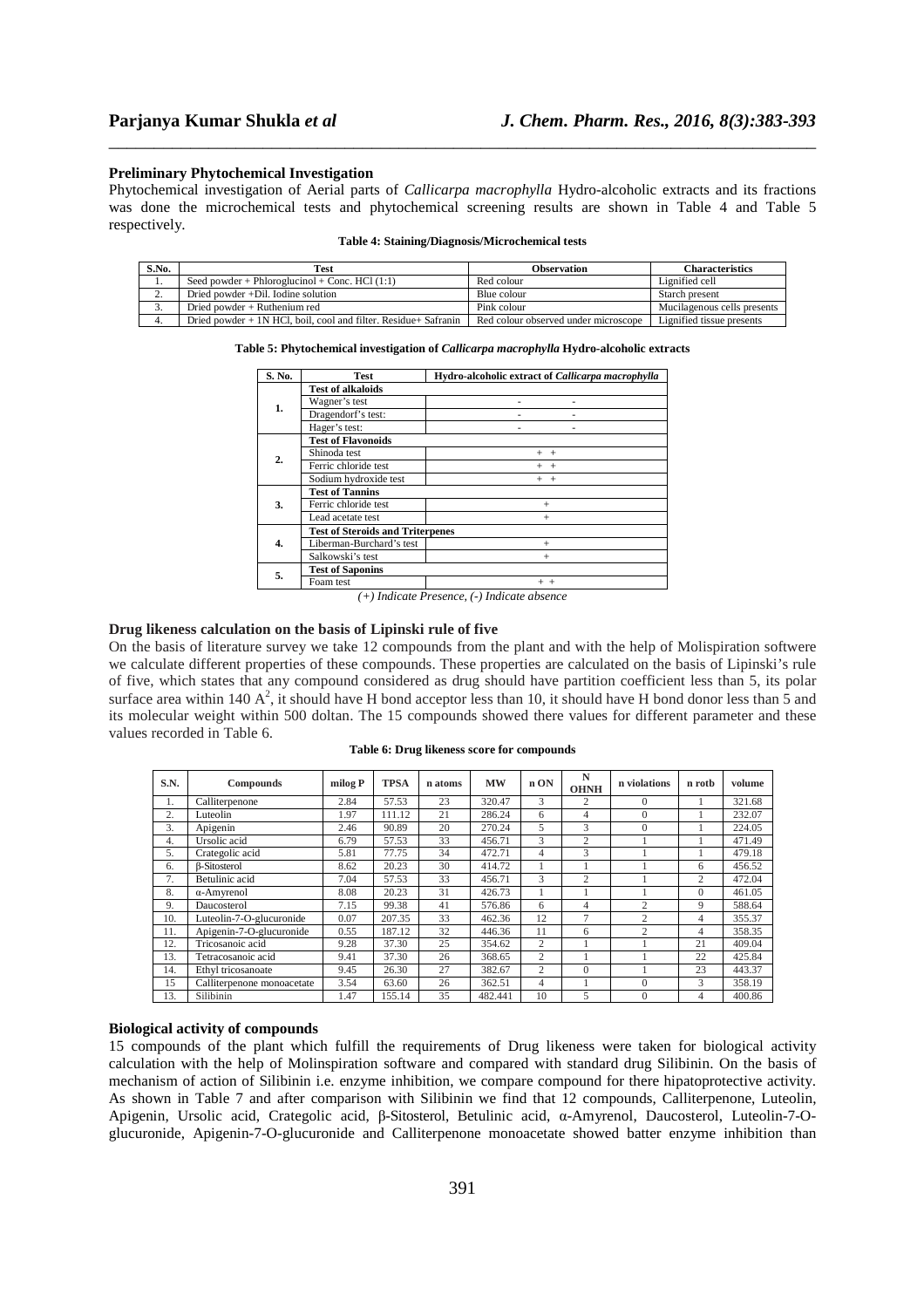Silibilin. These 12 compounds was also showed good Nuclear receptor ligand affinity and it was clearly shown that out of these 12 compounds, Calliterpenone, Luteolin, Apigenin, Ursolic acid, Crategolic acid, β-Sitosterol, Betulinic acid, α-Amyrenol, Daucosterol, Luteolin-7-O-glucuronide, Apigenin-7-O-glucuronide and Calliterpenone monoacetate showed excellent Nuclear receptor ligand affinity. 2 compounds β - sitosterol, and Crategolic acid showed good protease inhibition than Silibinin and 2 compounds Luteolin and Apigenin showed better kinese inhibition as Slilibinin.

\_\_\_\_\_\_\_\_\_\_\_\_\_\_\_\_\_\_\_\_\_\_\_\_\_\_\_\_\_\_\_\_\_\_\_\_\_\_\_\_\_\_\_\_\_\_\_\_\_\_\_\_\_\_\_\_\_\_\_\_\_\_\_\_\_\_\_\_\_\_\_\_\_\_\_\_\_\_

| S.N.           | Compounds                  | <b>GPCR</b> ligand | <b>Ion channel</b><br>modulator | <b>Kinese</b><br>inhibitor | <b>Nuclear</b><br>receptor ligand | Protease<br>inhibitor | Enzyme<br>inhibitor |
|----------------|----------------------------|--------------------|---------------------------------|----------------------------|-----------------------------------|-----------------------|---------------------|
|                | Calliterpenone             | 0.21               | 0.14                            | $-0.32$                    | 0.56                              | 0.04                  | 0.50                |
| 2.             | Luteolin                   | $-0.02$            | $-0.07$                         | 0.26                       | 0.39                              | $-0.22$               | 0.28                |
| 3.             | Apigenin                   | $-0.07$            | $-0.09$                         | 0.18                       | 0.34                              | $-0.25$               | 0.26                |
| 4.             | Ursolic acid               | 0.28               | $-0.03$                         | $-0.50$                    | 0.89                              | 0.23                  | 0.69                |
| 5.             | Crategolic acid            | 0.24               | $-0.16$                         | $-0.41$                    | 0.81                              | 0.20                  | 0.62                |
| 6.             | <b>B-Sitosterol</b>        | 0.14               | 0.05                            | $-0.51$                    | 0.73                              | 0.07                  | 0.51                |
| $\overline{ }$ | Betulinic acid             | 0.31               | 0.03                            | $-0.50$                    | 0.93                              | 0.14                  | 0.55                |
| 8.             | $\alpha$ -Amyrenol         | 0.22               | $-0.02$                         | $-0.41$                    | 0.29                              | 0.19                  | 0.60                |
| 9.             | Daucosterol                | 0.15               | $-0.21$                         | $-0.47$                    | 0.33                              | 0.11                  | 0.41                |
| 10.            | Luteolin-7-O-glucuronide   | 0.11               | $-0.03$                         | 0.01                       | 0.40                              | 0.01                  | 0.42                |
| 11.            | Apigenin-7-O-glucuronide   | 0.12               | $-0.03$                         | $-0.01$                    | 0.44                              | 0.03                  | 0.43                |
| 12.            | Tricosanoic acid           | 0.16               | 0.04                            | $-0.10$                    | 0.22                              | 0.18                  | 0.16                |
| 13.            | Tetracosanoic acid         | 0.15               | 0.04                            | $-0.09$                    | 0.21                              | 0.17                  | 0.15                |
| 14.            | Ethyl tricosanoate         | $-0.03$            | $-0.05$                         | $-0.18$                    | 0.03                              | 0.03                  | 0.01                |
| 15.            | Calliterpenone monoacetate | 0.20               | 0.16                            | $-0.36$                    | 0.55                              | 0.13                  | 0.45                |
| Std.           | Silibinin                  | 0.07               | $-0.05$                         | 0.01                       | 0.16                              | 0.02                  | 0.23                |

**Table 7: Bioactivity score of the compounds** 

#### **CONCLUSION**

The Phytochemical screening and Pharmacognostical evaluation parameters of *Callicarpa macrophylla* were performed and it showed the presence of many pharmacological active phyto-constituents. Effective formulations to be developed using indigenous medicinal plants, with proper pharmacological experiments and clinical trials. The manufacture of Herbal products should be governed by standards of safety and efficacy. So finally we concluded that these phytochemical screening data and phytochemical investigation of extract of *Callicarpa macrophylla* in Ethanolic and water useful for further studies of pharmacological parameters.

On comparision of compounds 1 to15 with silibinin by Molinspiration software, compounds Calliterpenone, Luteolin, Apigenin, Ursolic acid, Crategolic acid, β-Sitosterol, Betulinic acid, α-Amyrenol, Daucosterol, Luteolin-7- O-glucuronide, Apigenin-7-O-glucuronide and Calliterpenone monoacetate almost fulfills the Lipinski rule of five and showed good bioactivity score than Silibinin. Our study shows that compounds Calliterpenone, Ursolic acid, Crategolic acid, β-Sitosterol, Betulinic acid, Luteolin-7-O-glucuronide, Apigenin-7-O-glucuronide and Calliterpenone monoacetate has good bioactivity score as compared to Silibinin which is potent hepatoprotective drug. So these compounds can be considered as lead compounds with hepatoprotective activity from *Callicarpa macrophylla.* These compounds may be used as lead for further synthesis of bioactive scaffolds and their SAR study will help in the production of new drugs having hepatoprotective activity.

# **Acknowledgment**

We are very thankful to the Faculty of Health Sciences, Sam Higginbottom Institute of Agriculture, Technology & Science, Allahabad, India and Krishnarpit Institute of Pharmacy, Allahabad, India for providing necessary facilities.

#### **REFERENCES**

[1]A Sharma; C Shanker; LK Tyagi; M Singh; CV Rao. *Acad J Plant Sci.,* **2008**, 1, 26-36.

[2]AP Martins; L Salgueiro; MJ Gonçalves; AP Cunha; R Vila; S Can igueral; V Mazzoni; F Tomi; J Casanova. *Planta Med*., **2001**, 67, 580-584.

[3]VK Alluri; VNR Tayi; S Dodda; V Mulabagal; T Hsin-Sheng; V Gottumukkala. *Int J Appl Sci Eng.,* **2005**, 2, 125-134.

[4]TK Praveen; S Dharmaraj; J Bajaj; SP Dhanabal; S Manimaran; MJ Nanjan; R Razdan. *Indian J. Pharmacol*., **2009**, 41(3), 110-114.

[5]V Yadav; S Jayalakshmi; A Patra; RK Singla. *Int J Mol Med*., **2012**; 3(6), 3447.

[6]V Yadav; S Jayalakshmi; RK Singla, A Patra. *Indo Global J Pharm Sci*., **2011**, 1(3), 219-222.